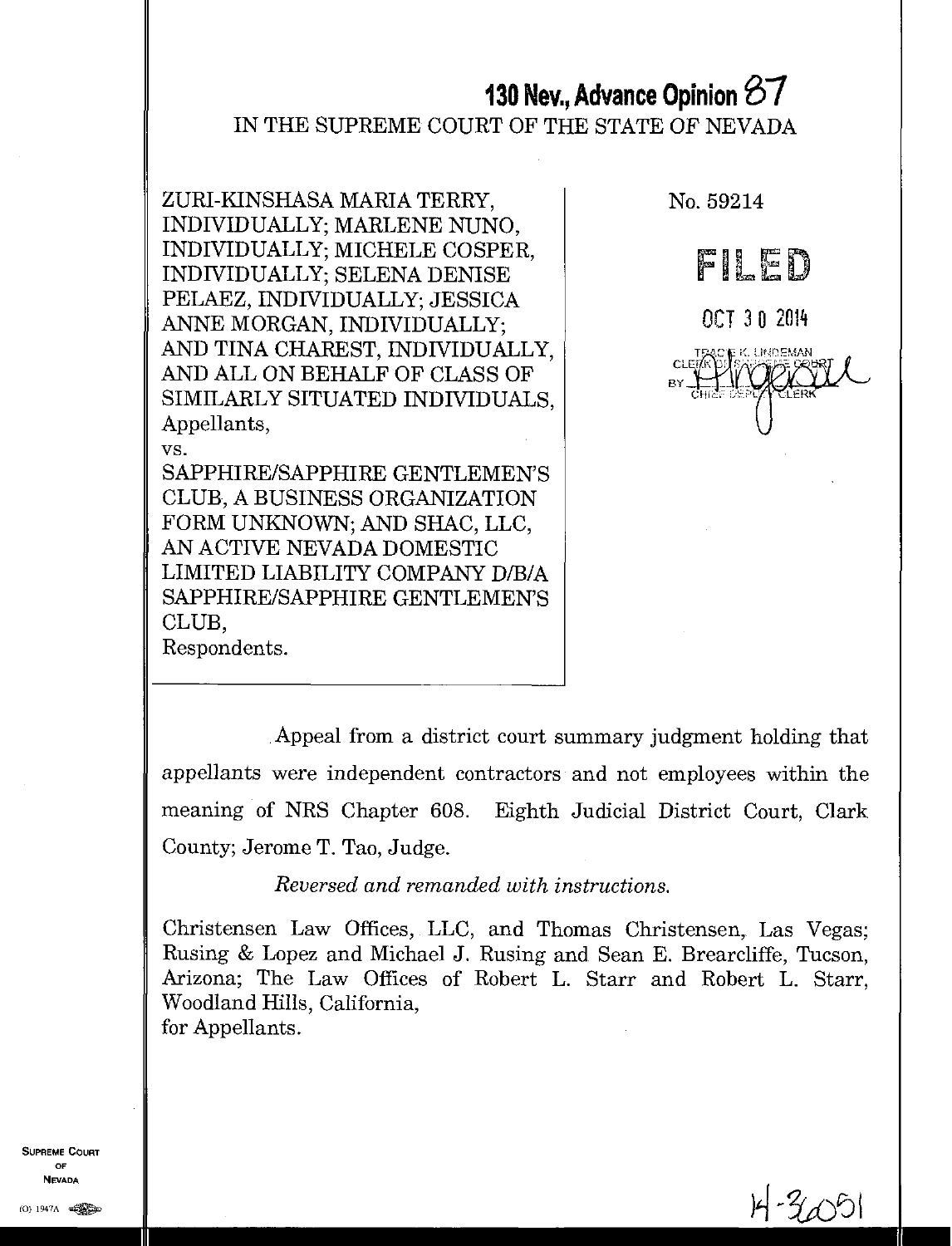Greenberg Traurig, LLP, and Mark E. Ferrario and Tami D. Cowden, Las Vegas, for Respondents.

BEFORE THE COURT EN BANC,

## *OPINION*

By the Court, PICKERING, J.:

This case presents the question of whether appellants, performers at Sapphire Gentlemen's Club, are Sapphire employees within the meaning of NRS 608.010 and thus entitled to the minimum wages guaranteed by NRS Chapter 608. Because NRS 608.010's definition of employee hinges on NRS 608.011's definition of employer, we must decide the larger issue of when an entity is an employer under NRS 608.011, and in particular whether Sapphire is the performers' employer under that section. Given that the Legislature has long used federal minimum wage laws as a platform for this state's minimum wage scheme, that the statutes in question do not signal any intent to deviate from that course, and that for practical reasons the two schemes should be harmonious in terms of which workers are entitled to protection, we herein adopt the Fair Labor Standards Act's "economic realities" test for employment in the minimum wage context. 29 U.S.C. §§ 201-219 (2012). Under that test, the performers are Sapphire's employees within the meaning of NRS 608.010. We therefore reverse and remand.

SUPREME COURT OF  $\sim$  2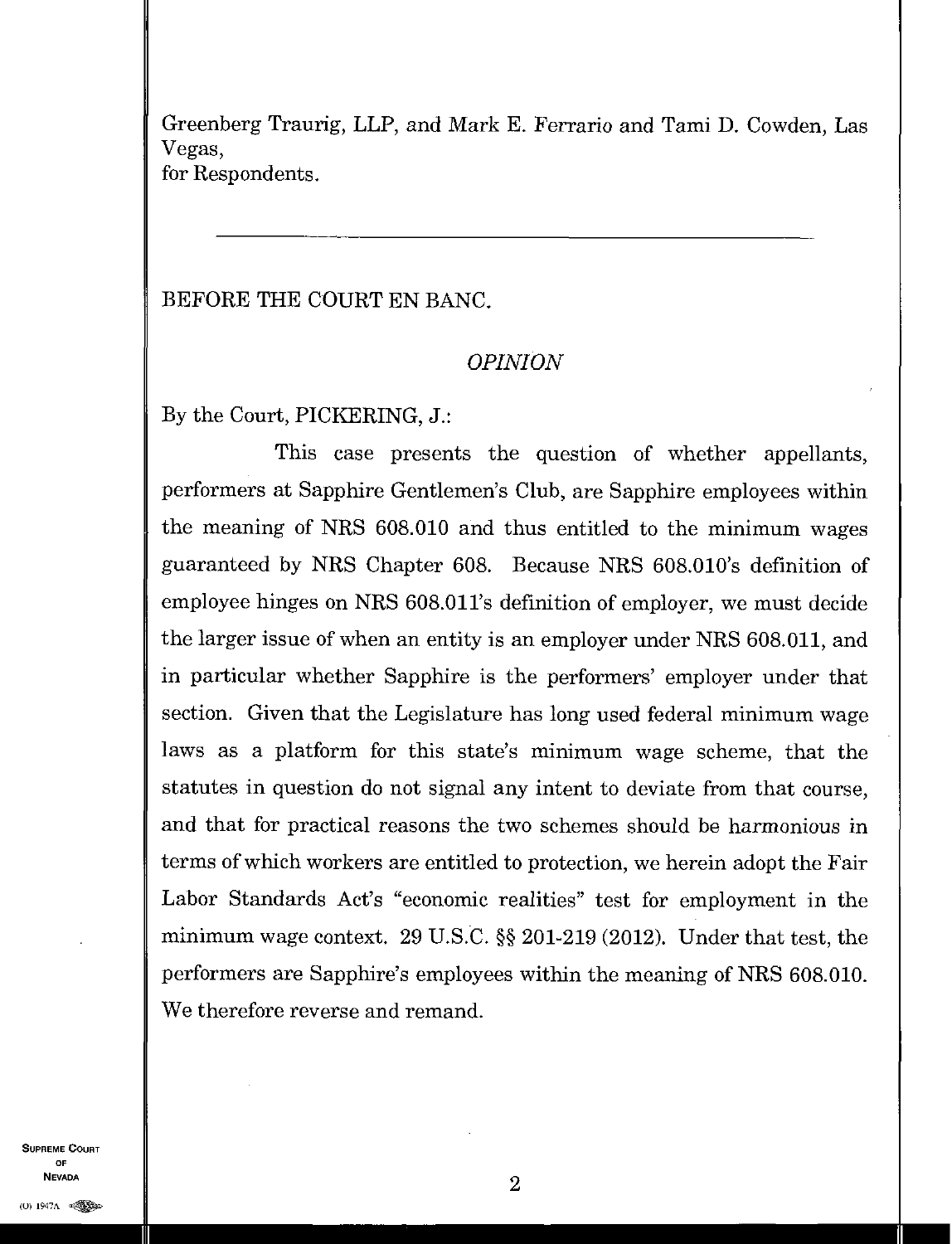Sapphire Gentlemen's Club contracts for semi-nude entertainment with approximately 6,600 performers. Under these contracts, the performers may determine their own schedules (but agree to work a minimum shift length of six hours any day they decide to work unless they advise a Sapphire employee of their early clock-out); set prices for their private performances (provided that they comply with the club's established minimum charge); control the "artistic aspects" of their performances (though the club D.J. chooses the music they dance to, and they must obey club rules as to body positioning and physical contact with customers); and perform at other venues should they wish to. The performers also agree to abide by certain "house rules," including a minimum standard of coverage by their costumes and a minimum heel height; payment of a "house fee," which ranges in amount, any night they work; and performing two dances per shift on the club stage unless they pay an "off-stage" fee.

Sapphire pays no wages to the performers; their income is dependent upon tips and dancing fees paid by Sapphire patrons. In the district court, the performers challenged this practice, claiming that they were "employees" within the meaning of NRS 608.010 and thus guaranteed a minimum wage. The district court applied a five-factor test formerly used to determine employment status under the Nevada Industrial Insurance Act, now codified at NRS Chapters 616A-616D, *see Sims v. Gen. Tel. & Elecs.,* 107 Nev. 516, 528, 815 P.2d 151, 159 (1991), *overruled by Tucker v. Action Equip. & Scaffold Co., Inc.,* 113 Nev. 1349, 951 P.2d 1027 (1997), *overruled by Richards v. Republic Silver State Disposal, Inc.,* 122 Nev. 1213, 148 P.3d 684 (2006), and found that the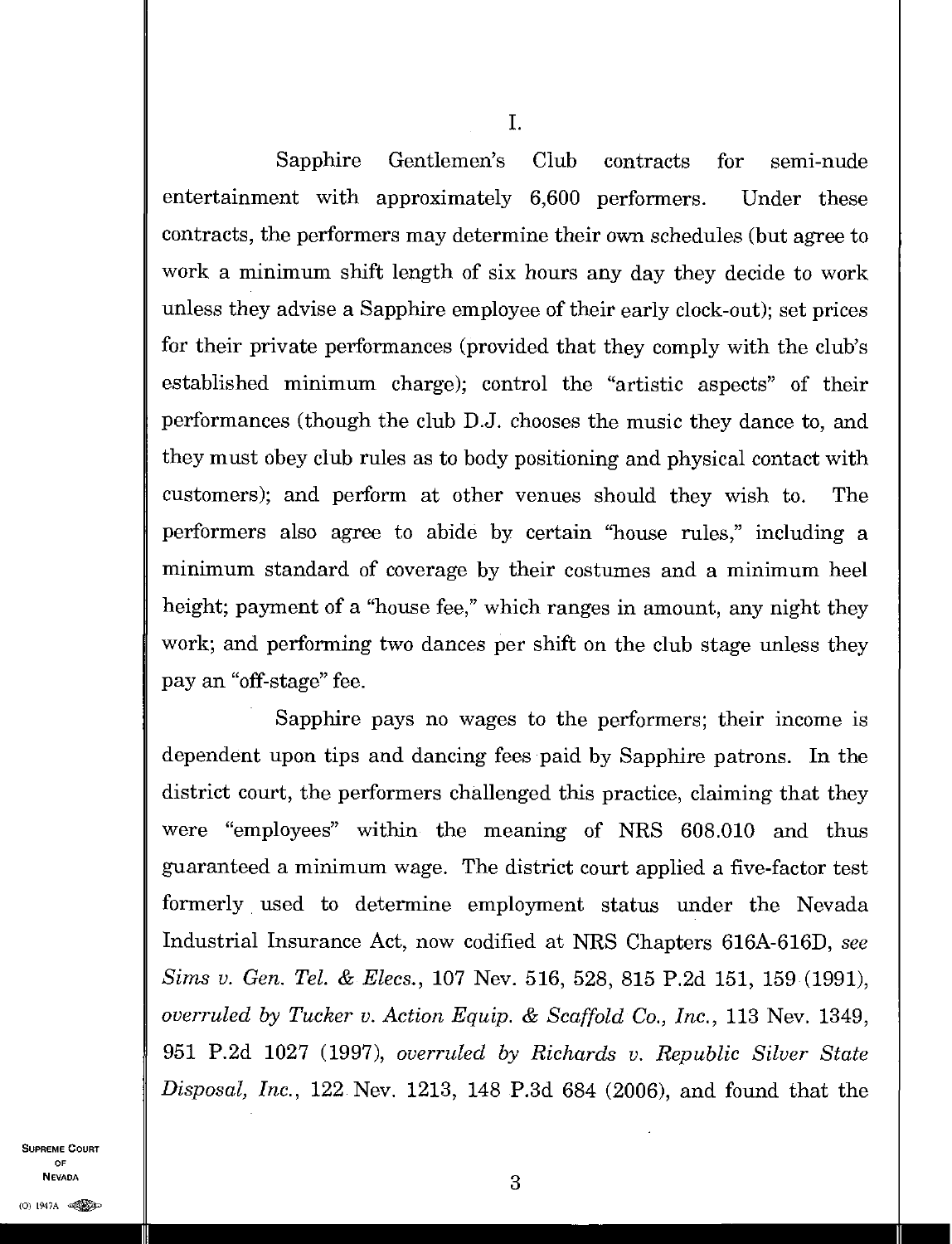performers were not "employees" within the meaning of NRS Chapter 608. The district court then granted a motion for summary judgment brought by Sapphire. The performers appeal.

### $\Pi$ .

Only an "employee" is entitled to minimum wages under NRS Chapter 608. NRS 608.250, *superseded in part by constitutional amendment as recognized in Thomas v. Nev. Yellow Cab Corp.,* 130 Nev. , 327 P.3d 518 (2014). NRS 608.010 defines employees as "persons in the service of an employer under any appointment or contract of hire or apprenticeship, express or implied, oral or written, whether lawfully or unlawfully employed." Sapphire argues that the performers had no "contract of hire" and alternatively that the performers were not "in the service of' Sapphire. But these arguments lack merit. First, the signed entertainment agreement, which describes in detail the terms under which Sapphire permits the performers to dance at its facility, is an express contract of hire, despite that therein the parties state that they "intend that the relationship created [by the agreement] will be only that of Sapphire and Entertainer and not any other legal relationship." Particularly where, as here, remedial statutes are in play, a putative employer's self-interested disclaimers of any intent to hire cannot control the realities of an employment relationship. *See Rutherford Food Corp. v. McComb,* 331 U.S. 722, 729 (1947); *Real v. Driscoll Strawberry Assocs., Inc.,* 603 F.2d 748, 755 (9th Cir. 1979); *Wirtz v. Lone Star Steel Co.,* 405 F.2d 668, 669 (5th Cir. 1968). Thus, Sapphire's protestations that the performers "never intended to be employees," and agreed to be independent contractors are beside the point.

Second, ordinarily one is "in the service of' another where one is "of use" to that person. *See Merriam-Webster's Collegiate Dictionary* 

SUPREME COURT OF NEVADA  $4$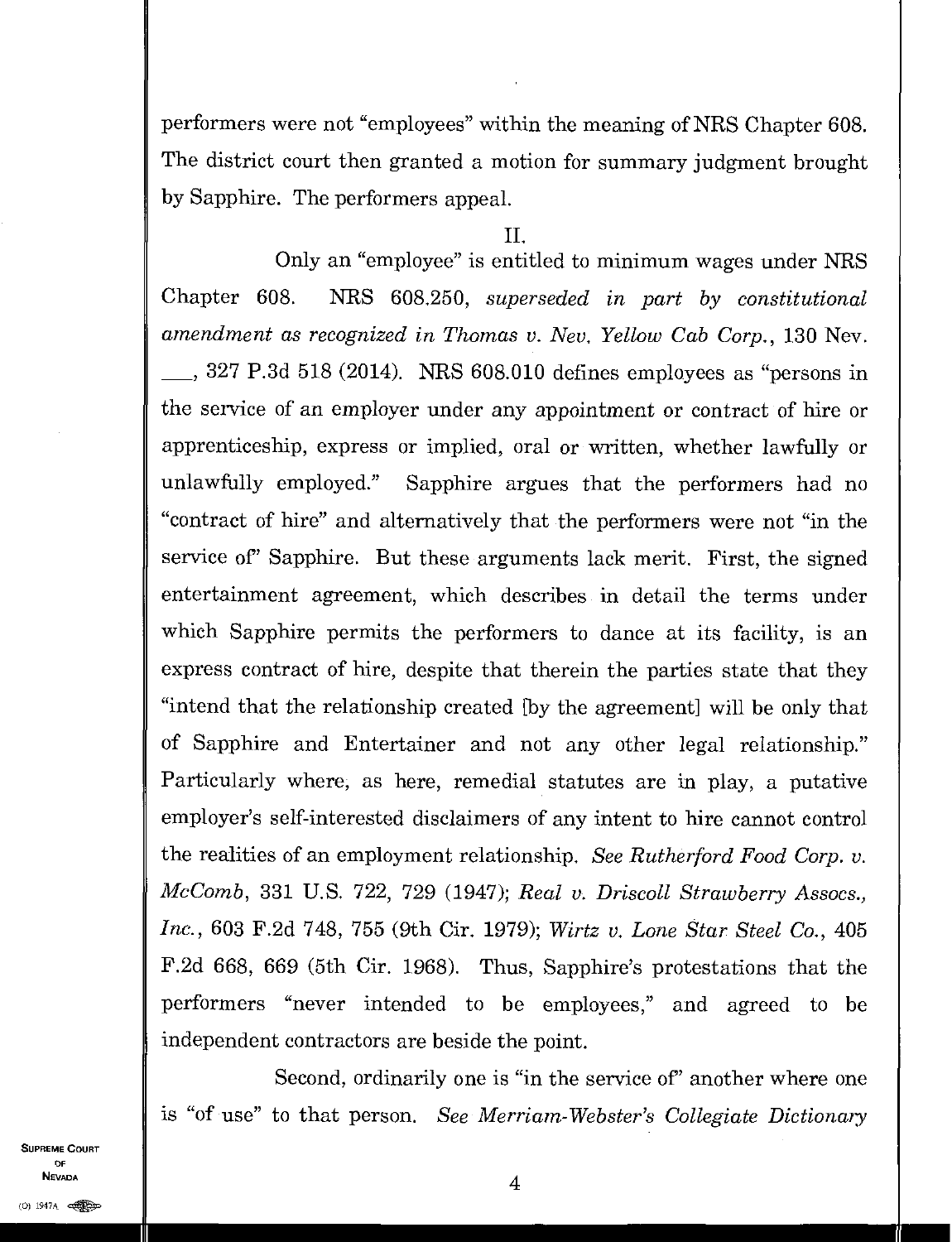1137 (11th ed. 2007) (defining "serve" and "service"). And given that Sapphire concedes that the performers "are an important part of the business of a gentlemen's club, and moreover, that it is . . . the dancers that patrons come to see," the performers undeniably are "of use" to Sapphire, Sapphire's claims that the performers only "provided services to their own customers at Sapphire's facility" notwithstanding. Thus, whether the performers are "employees" under NRS 608.010 turns on whether Sapphire is their "employer."

As relevant to this appeal, an employer "includes every person having control or custody of any employment, place of employment or any employee." NRS 608.011. One has control where one has the "power to govern the management and policies of a person or entity." *Black's Law Dictionary* 378 (9th ed. 2009); *see also Merriam-Webster's Collegiate Dictionary* 272 (11th ed. 2007) (defining "control" as "power or authority to guide or manage"). Custody is "[t]he care and control of a thing or person for. . . preservation, or security." *Black's, supra,* at 441; *see also Merriam-Webster's, supra,* at 308 (defining "custody" as the "guarding" or "safekeeping" by one with authority). In the abstract, these definitions may sufficiently describe an employment relationship as one where a person has the power to direct the management of or the policies governing a worker, or is to some extent responsible for that worker's preservation and security. But this court is faced with a practical problem; namely, identifying which workers, and specifically whether *these* workers, are entitled to minimum wage protections. And our interpretation of NRS 608.011 must provide a structure that lower courts may also use to assess the realities of various working relationships under the section. Viewed with an eye toward such practical necessities, it is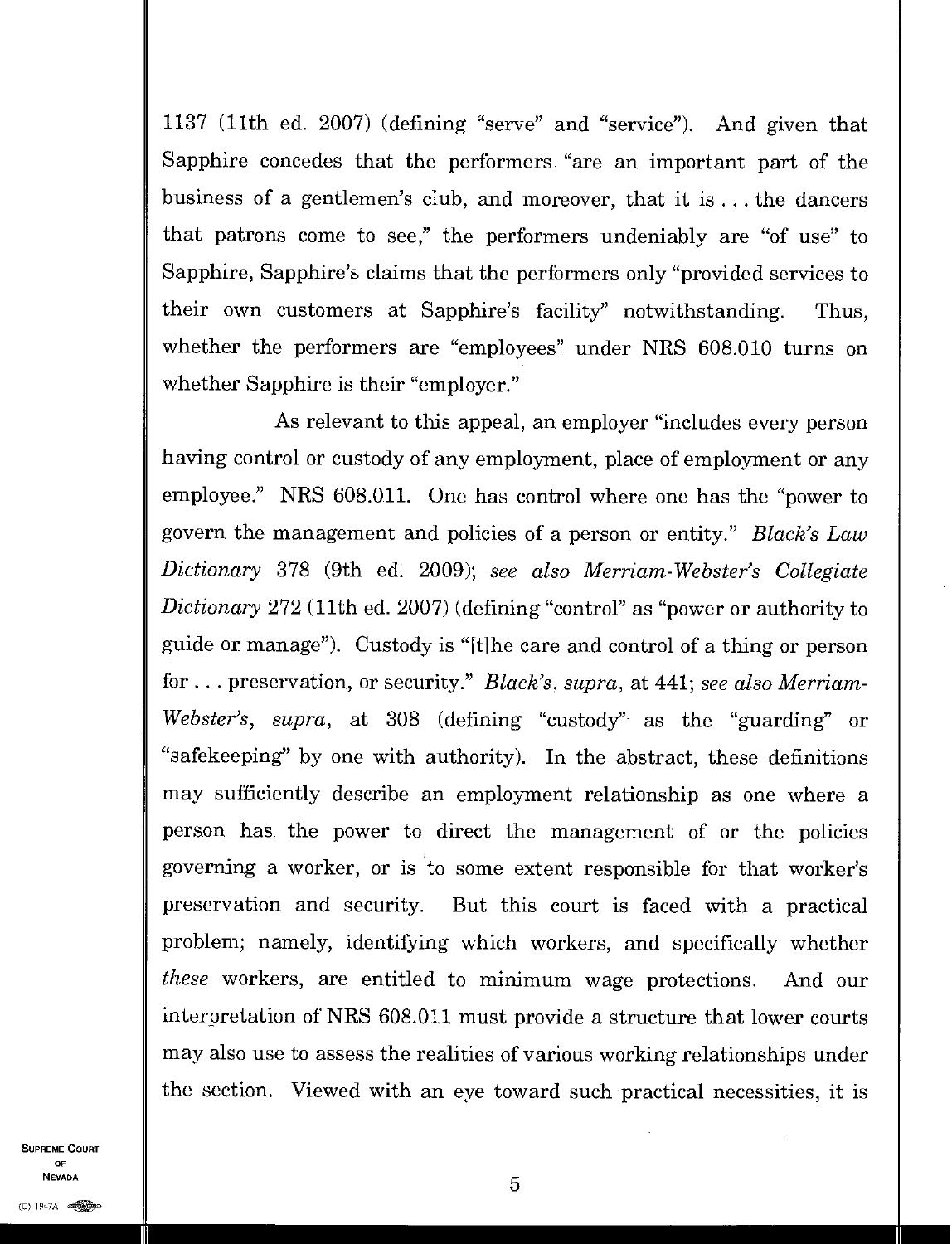clear that these definitions are insufficiently precise—a security guard, for example, may be somewhat responsible for the safety of employees in the facility he or she guards and thus fall within the definition of "employer" suggested by the conventional dictionary definition of "custody," but it seems unreasonable to deem such an individual responsible for the wages of his or her coworkers. Thus, the interpretation to which these definitions lead is not tenable. *See Harris Assocs. v. Clark Cnty. Sch. Dist.,* 119 Nev. 638, 642, 81 P.3d 532, 534 (2003) (explaining that this court eschews interpretations that produce unreasonable results).

In 2006, Nevada voters provided a new baseline minimum wage law, Article 15, Section 16 of Nevada's Constitution (the Minimum Wage Amendment), and a definition of "employer" to accompany that platform. This definition does not control the analysis here—the performers do not raise their right to minimum wages under the Minimum Wage Amendment; and though this court has recognized that the text of the Minimum Wage Amendment supplants that of our statutory minimum wage laws to some extent, *see Thomas v. Nev. Yellow Cab Corp.,* 130 Nev.  $\mu$ , 327 P.3d 518, 522 (2014) (holding that "[t] he text of the Minimum Wage Amendment. . . supersedes and supplants the taxicab driver exception set out in NRS 608.250(2)"), the Department of Labor continues to use the definition of "employer" found in NRS 608.011, not that in the Minimum Wage Amendment. NAC 608.070. Still, because of the overlap between the Minimum Wage Amendment and NRS Chapter 608, the Minimum Wage Amendment's definition of employer could be instructive, were it not equally, if not more, tautological than NRS 608.011— "[e]mployer' means any...entity that may employ individuals." Nev. Const. art. 15, § 16(C). Thus, apart from signaling this state's voters' wish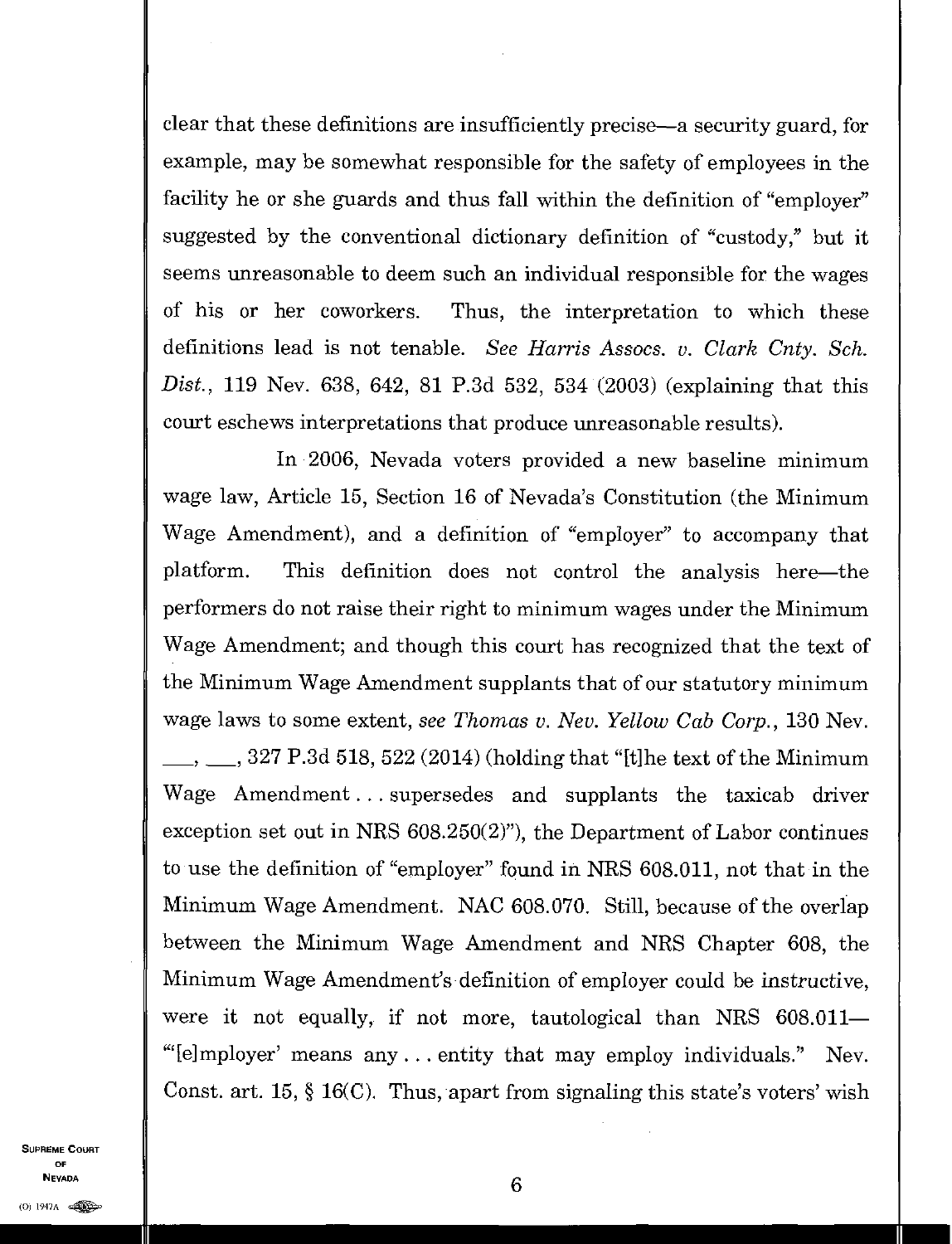that more, not fewer, persons would receive minimum wage protections, *see Nev. Yellow Cab Corp.,* 130 Nev. at \_\_\_, 327 P.3d at 520-21 (relying on the "broad" definition of employee in the Minimum Wage Amendment to identify the voters' intent to extend minimum wage protections to taxicab drivers), the Minimum Wage Amendment offers little elucidation. So it is that a more concrete interpretative aid—one extrinsic from Nevada's statutory and constitutional minimum wage frameworks—is required.

The performers urge this court to adopt the economic realities test that federal courts use under the federal Fair Labor Standards Act (FLSA), 29 U.S.C. §§ 201-219 (2012), as that interpretive aid. Though the parties argue to the contrary, this court has not yet decided the applicability of this federal test under our minimum wage laws. In *Prieur v. MCI. Plasma Center of Nevada, Inc.,* we stated that the existence of an employment relationship was determined by looking to the "economic reality" of said relationship, but we did so only in dicta. 102 Nev. 472, 473, 726 P.2d 1372, 1373 (1986). And, while we later denied that *Prieur*  had adopted the economic realities test to resolve minimum wage disputes, we did not reject the test in its entirety. *Boucher v. Shaw,* 124 Nev. 1164, 1170-71 n.27, 196 P.3d 959, 963 n.27 (2008). It must be said that the language of NRS 608.011 and the relevant FLSA provisions differs—the FLSA defines an "employer" as one who suffers or permits another to work. 29 U.S.C. § 203(d) & *(g)* (2012). But the Legislature has long relied on the federal minimum wage law to lay a foundation of worker protections that this State could build upon, *see* 1965 Nev. Stat., ch. 333, § 2, at 696 (extending Nevada's minimum wage protections to those not covered under the FLSA), and so in many significant respects, Nevada's minimum wage laws and those set federally run parallel. *See, e.g.,* NRS

SUPREME COURT OF  $\sim$  7 **Nevada**<br>(0) 1947a  $\iff$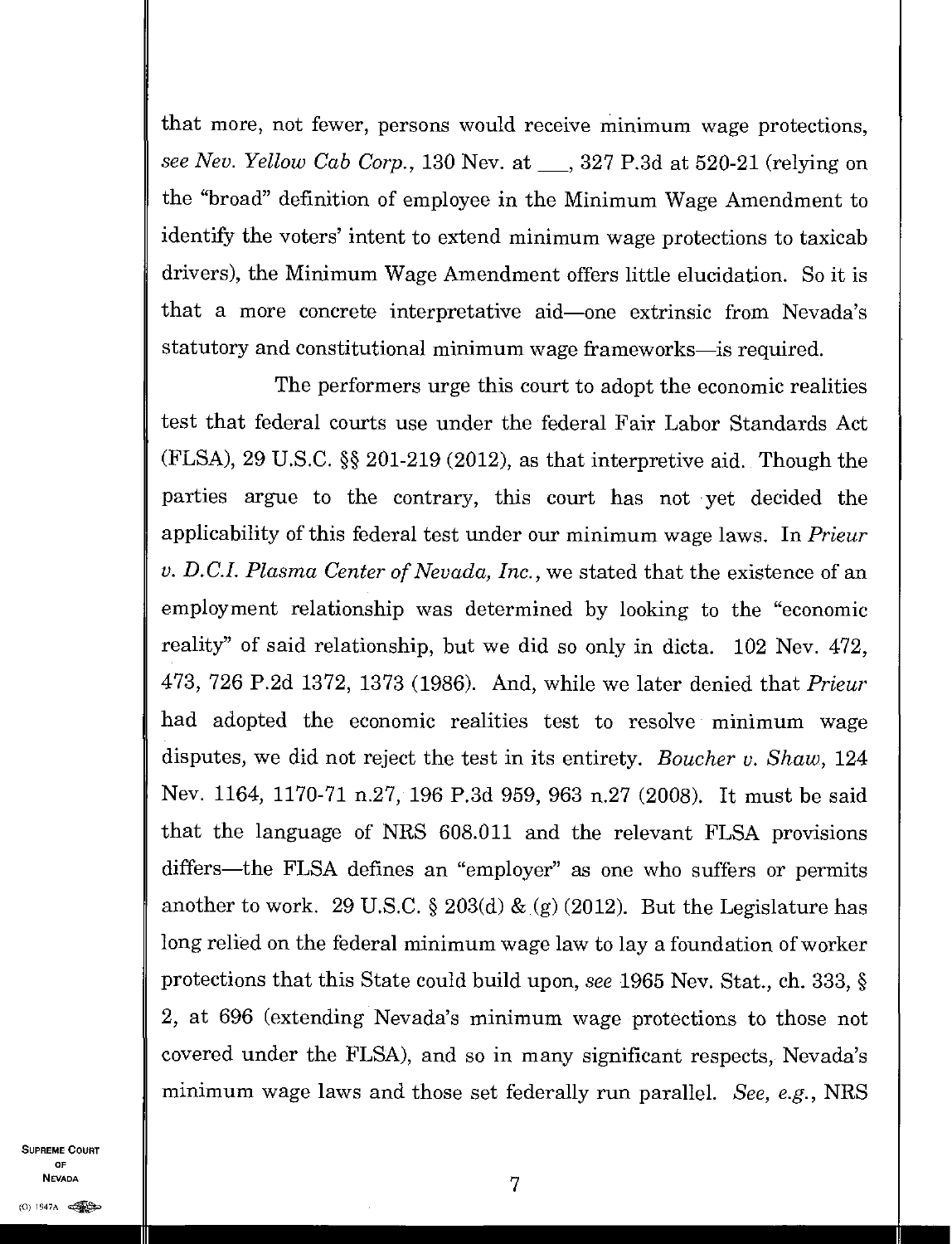608.250 (directing the Labor Commissioner to set the minimum wage "in accordance with federal law"); *see also* Hearing on A.B. 219 Before the Assembly Labor & Mgmt. Comm., 58th Leg. (Nev., February 18, 1975) (testimony by Raymond D. Bohart, Federated Employers of Nev.) (acknowledging that the bill in question, which extended Nevada's minimum wage statutory protections to both men and women, was "a duplication of the [FLSAl in many aspects"). Such parallels are part of a larger national pattern of laws that have emerged to deal with common problems in the minimum wage context, and many other states have adopted the economic realities test to determine whether an employment relationship exists under their respective state minimum wage laws. *See, e.g., Campusano v. Lusitano Const. LLC,* 56 A.3d 303, 308 (Md. Ct. Spec. App. 2012); *Cejas Commercial Interiors, Inc. v. Torres-Lizama,* 316 P.3d 389, 394 (Or. Ct. App. 2013); *Commonwealth, Dep't of Labor & Indus., Bureau of Labor Law Compliance v. Stuber,* 822 A.2d 870, 873 (Pa. Commw. Ct. 2003), *affd,* 859 A.2d 1253 (Pa. 2004); *Anfinson v. FedEx Ground Package Sys., Inc.,* 244 P.3d 32, 40-41 (Wash. Ct. App. 2010), *affd,*  281 P.3d 289 (Wash. 2012). Where, as here, a statute that requires this court's interpretation implicates broad questions of public policy, the divergent acts of foreign jurisdictions dealing with similar subject matter may properly inform that interpretation. *See Schimek v. Gibb Truck Rental Agency,* 174 A.2d 641, 643 (N.J. Super. Ct. App. Div. 1961); *cf. Klamath Cnty. v. Laborers Int'l Union of N. Am., Local No. 915,* 534 P.2d 1169, 1172 (Or. Ct. App. 1975) (holding that the National Labor Relations Act was relevant to interpret a differently worded state labor relations statute).

SUPREME COURT OF NEVADA 8 **Nevada**<br>(0) 1947A  $\bigoplus$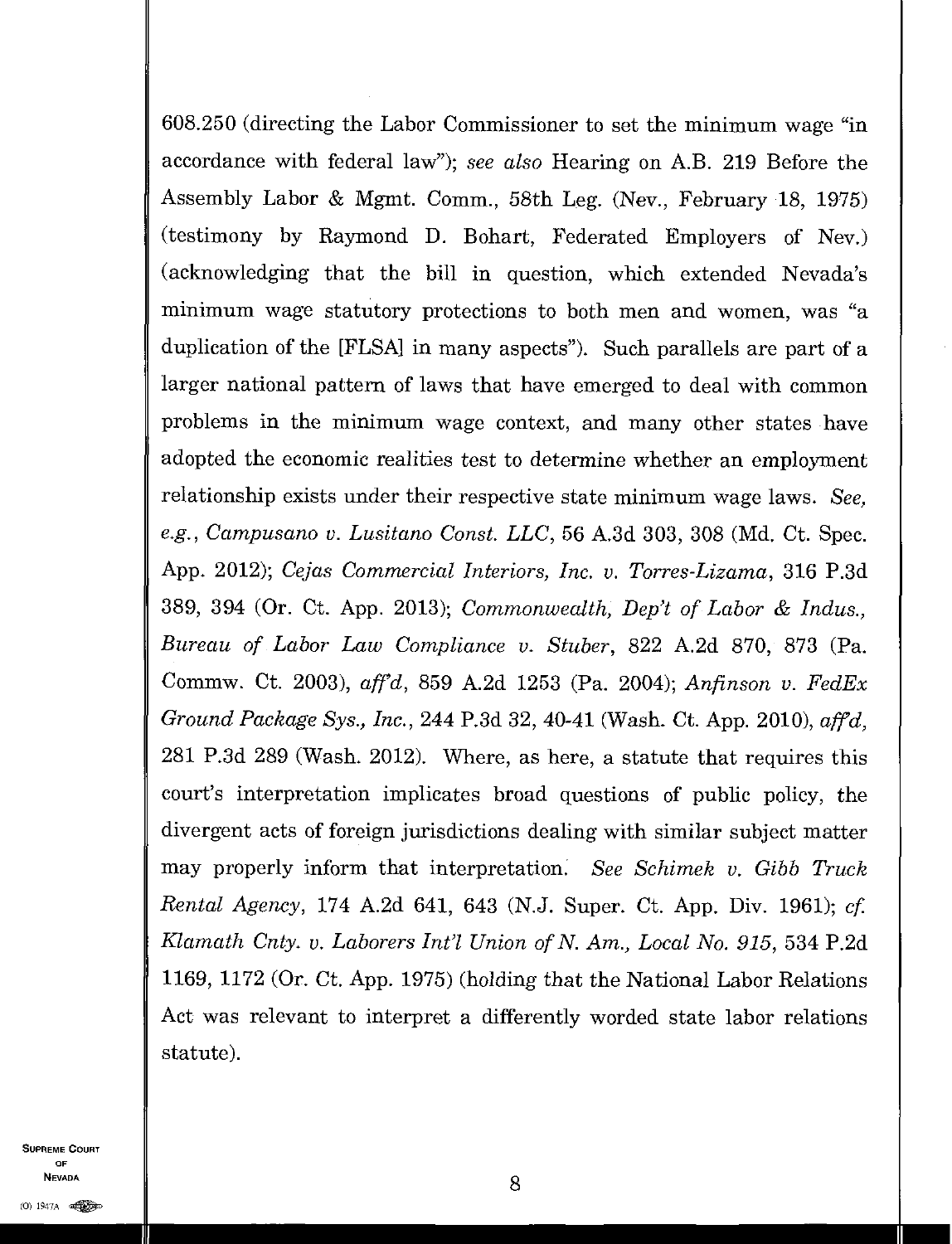True, this court has signaled its willingness to part ways with the FLSA where the language of Nevada's statutes has so required. *See Dancer I-VH v. Golden Coin, Ltd.,* 124 Nev. 28, 32-34, 176 P.3d 271, 274- 75 (2008); *Boucher,* 124 Nev. at 1170-71 n.27, 196 P.3d at 963 n.27. Thus, in *Golden Coin,* this court held that Nevada law excluded tips from the calculation of an employee's minimum wages—contrary to the rule under the FLSA—because the language of the relevant statutes was entirely conflicting. 124 Nev. at 32-33, 176 P.3d at 274-75; *compare* 29 U.S.C. § 203(m) (2012) (stating that the minimum wage calculation includes "the cash wage paid" plus "the tips received"), *with* NRS 608.160(1)(b) (making it "unlawful for any person to  $\dots$  [a] pply as a credit toward the payment of the statutory minimum hourly wage. . . any tips or gratuities bestowed upon the employees of that person"). And in *Boucher* we determined that the language of NRS 608.011 was not intended to "pierce the corporate veil and extend personal liability to individual managers" for unpaid minimum wages because the Legislature had specifically excluded all references to "manager[s]." 124 Nev. at 1170, 196 P.3d at 963. Again, the FLSA's rule runs contrary, but the relevant statutory language expressly states that "any person acting directly or indirectly in the interest of an employer in relation to an employee" can also be held liable for back wages. 29 U.S.C. § 203(d), 206 (2012). Here, and in contrast to the circumstances of *Golden Coin* and *Boucher,* given the breadth of NRS 608.011's definition and the lack of direction it provides, we cannot say that there is any language in NRS 608.011 so "materially different" from that of 29 U.S.C. § 203(d) and (g) that it would caution this court against adopting the economic realities test to interpret the former. *See Rivera v.*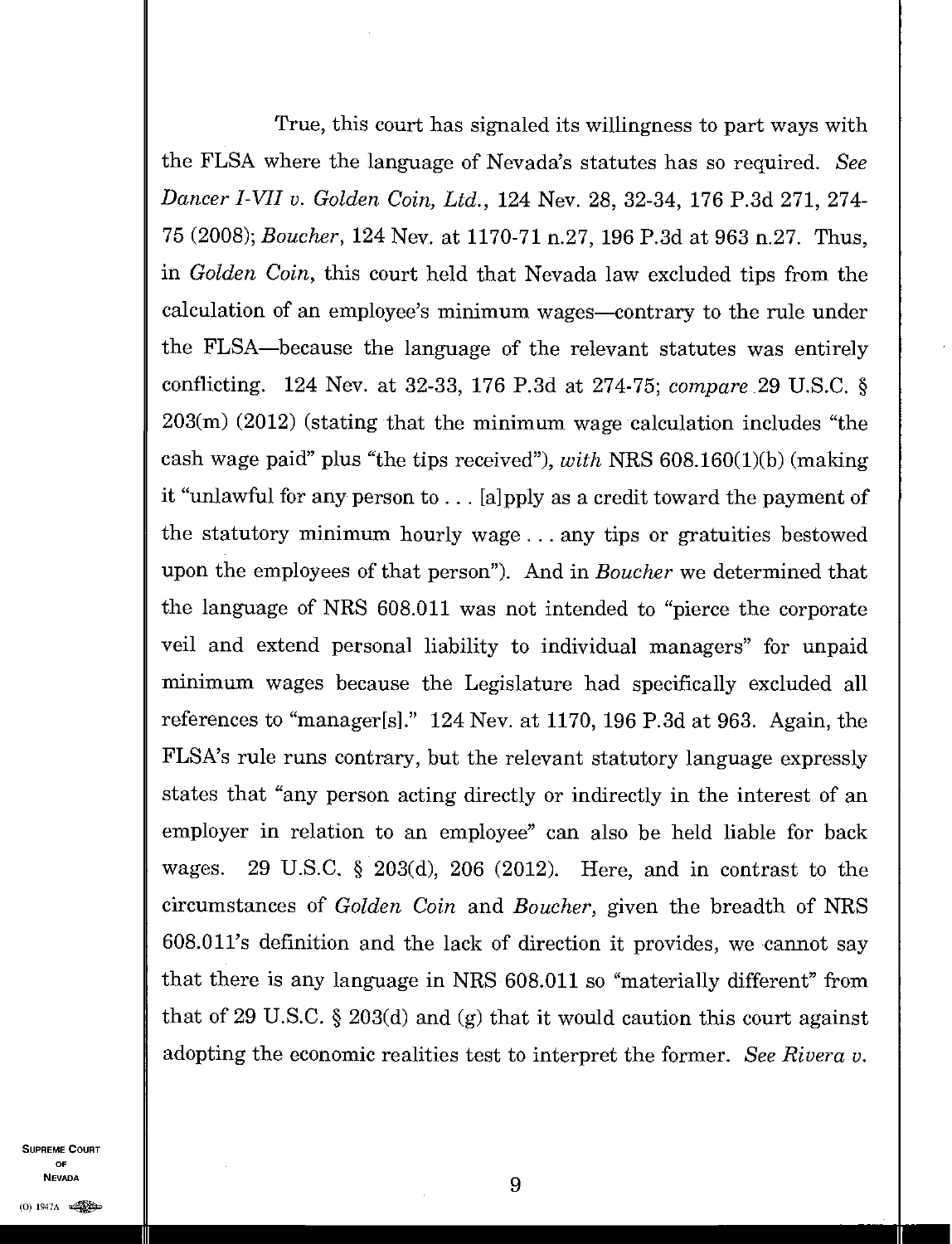*Pen i & Sons Farms, Inc.,* 735 F.3d 892, 900 (9th Cir. 2013), *cert. denied,*  573 U.S. <sub>, 134</sub> S. Ct. 2819 (2014).

Moreover, it seems that our Legislature intended that MRS 608.011 would encompass as many or more entities as the FLSA definition, *see* Hearing on A.B. 219 Before the Assembly Labor & Mgmt. Comm., 58th Leg. (Nev., February 20, 1975) (testimony by Stan Jones, Nev. State Labor Comm'r) (explaining that the bill that added the definition was necessary because "there are many workers in Nevada that the people in Washington have forgotten"), and to avoid preemption, our state's minimum wage laws may only be equal to or more protective than the FLSA. *See* 29 U.S.C. § 218 (1967); *Golden Coin,* 124 Nev. at 32-33, 176 P.3d at 274-75. In accordance with the FLSA's remedial purpose, 29 U.S.C. § 203(d) and *(g)* are necessarily broad, *Zheng v. Liberty Apparel Co.,* 355 F.3d 61, 66 (2d Cir. 2003); indeed, it has been said that "a broader or more comprehensive coverage of employees [than that provided in the FLSA's definitions] would be difficult to frame." *United States v. Rosenwasser,* 323 U.S. 360, 362 (1945) (internal quotations omitted). And, recognizing that "a constricted interpretation of the phrasing by the courts would not comport with [such a] purpose," the Supreme Court has indicated that it fashioned the economic realities test to be wide-reaching. *Cf. United States v. Silk,* 331 U.S. 704, 711-12 (1947), *superseded by statute as recognized in Donovan ix Agnew,* 712 F.2d 1509, 1513 (1st Cir. 1983). Thus, the economic realities test examines the *totality of the circumstances* and determines whether, as a matter of economic reality, workers depend upon the business to which they render service for the opportunity to work. *See Goldberg v. Whitaker House Coop., Inc.,* 366 U.S. 28, 32-33 (1961); *Juino v. Livingston Parish Fire Dist. No. 5,* 717 F.3d 431,

SUPREME COURT OF NEVADA  $10$ **Nevada**<br>1947a este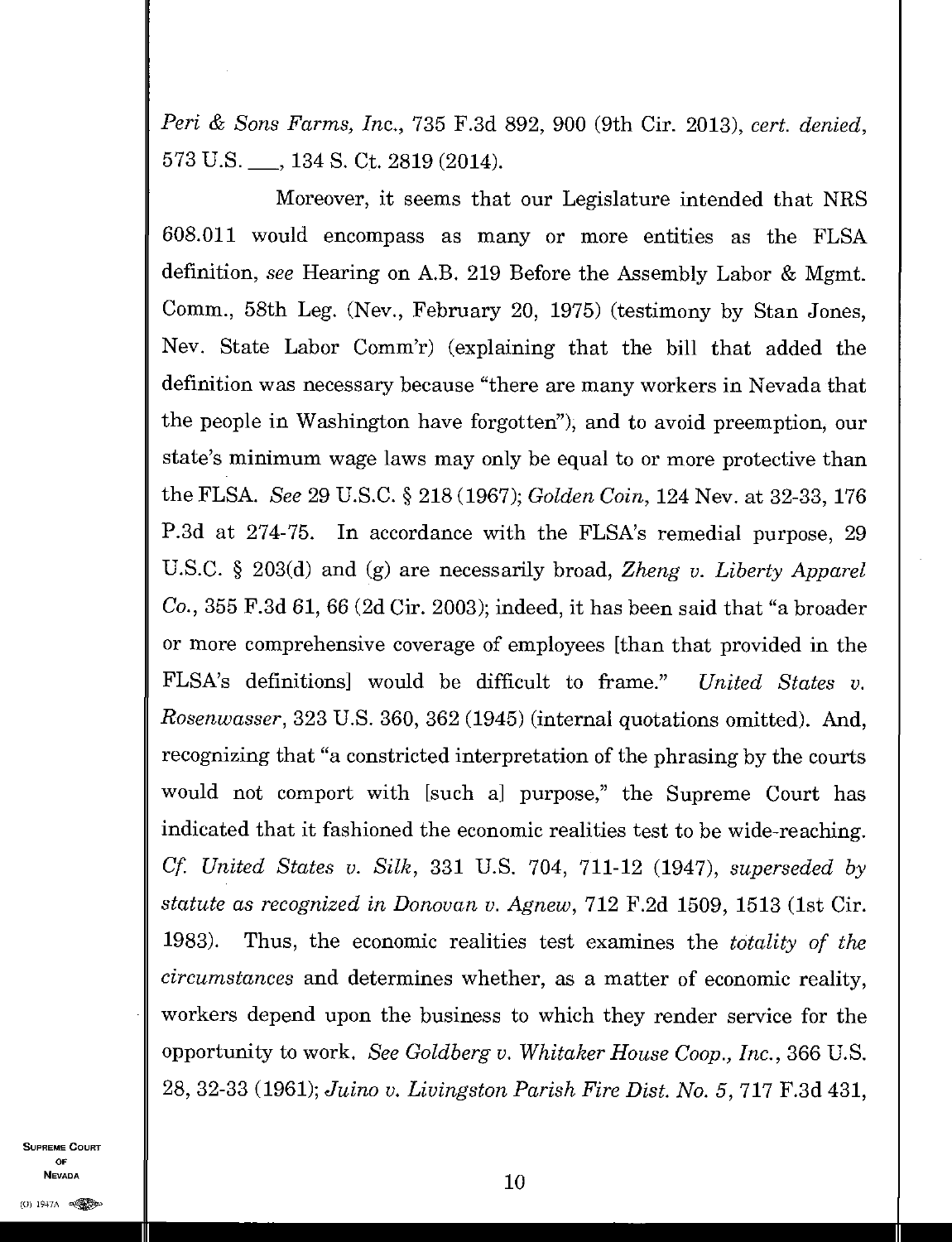434 (5th Cir. 2013). Given this backdrop, this court has difficulty fathoming a test that would encompass more workers than the economic realities test, short of deciding that all who render service to an industry would qualify, a result that NRS Chapter 608 and our case law specifically negate. *See* MRS 608.255; *Prieur,* 102 Nev. at 474, 726 P.2d at 1373.

Thus, to the extent that our test could only, from a pragmatic standpoint, seek to be equally as protective as the economic realities test, and having no substantive reason to break with the federal courts on this issue, "judicial efficiency implores us to use the same test as the federal courts" under the FLSA. *See Moore v. Labor & Indus. Review Comm'n,*  499 N.W.2d 288, 292 (Wis. Ct. App. 1993) (adopting, for analogous state law purposes, the test used by federal courts to determine whether someone is an employee for the purpose of a claim under Title VII of the Civil Rights Act of 1964, 42 U.S.C. § 2000e (2012)). That the Legislature repeatedly heard testimony as to the burden on businesses and potential confusion should Nevada's Minimum Wage Act and the FLSA fail to operate harmoniously—see, *e.g.,* Hearing on A.B. 219 Before the Assembly Labor & Mgmt. Comm., 58th Leg. (Nev., February 24, 1975) (testimony by Stan Warren, Nev. Bell) (discussing his concern that if the FLSA and Nevada's Minimum Wage Act were inharmonious it would "increase their operation costs and bring about inefficiency" because "they would have to keep two sets of books"); *id.* (testimony by Louis Bergevin, Nevada Cattlemen's Association) (suggesting that the bills in question "be amended to read as the FLSA reads" for clarity)—and that it responded to these concerns by amending the bill in question-1975 Nev. Stat., ch. 353, § 1, at 500-01 (clarifying the protections to which employees that fell under the FLSA were entitled)—reflects and further illuminates this

SUPREME COURT OF Nevada  $11$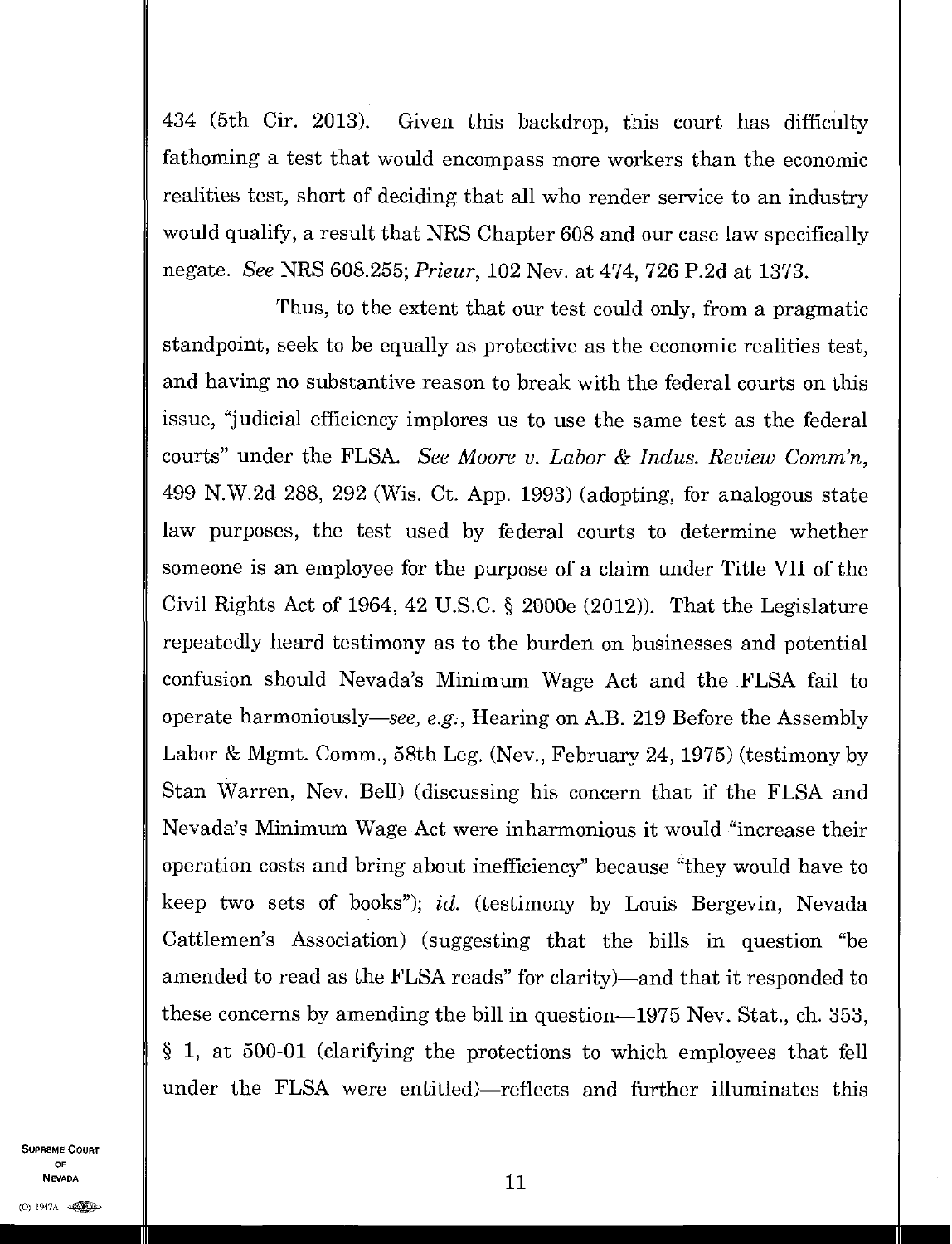administrative need, and further supports our adoption of the federal standard in this instance.

Inasmuch as the Legislature borrowed the language of NRS 608.010 from Nevada's workers' compensation statute, NRS 616A.105, *see*  A.B. 48, 72d Leg. (Nev. 2003), the district court's adoption of the test formerly applied to NRS 616A.105 under NRS Chapter 608 was somewhat logical. But NRS Chapter 608 and the Nevada Industrial Insurance Act (NIIA) are not *in pari materia* because the underlying purpose of this state's workers' compensation laws—to wit, to limit "private controversy and litigation between employer and employee" and to give workers the right to compensation regardless of fault, *Pershing Quicksilver Co. v. Thiers,* 62 Nev. 382, 389, 152 P.2d 432, 436 (1944)—is distinct from that of the statutory minimum wage scheme, which seeks to safeguard the "health and welfare of persons required to earn their livings by their own endeavors." *See* NRS 608.005. And, while labor and employment laws that effectuate different goals "should not be entirely discounted, we must remain cognizant that they were not enacted for precisely the same purpose as the Minimum Wage Act." *Stuber,* 822 A.2d at 872-73. With this in mind, other states utilize different tests for employment under their respective minimum wage and workers' compensation schemes. *Compare id.* (adopting the economic realities test to determine employment under Pennsylvania's minimum wage act), *with Southland Cable Co. v. W.C.A.B. (Emmett),* 598 A.2d 329, 330-31 (Pa. Commw. Ct.

SUPREME COURT OF NEVADA

12

<sup>&#</sup>x27;Thus, Sapphire's advancement of the *Meers v. Haughton Elevator, 101* Nev. 283, 701 P.2d 1006 (1985), "normal work" test—the test for employment under this state's *current* workers' compensation statutes—is likewise unavailing.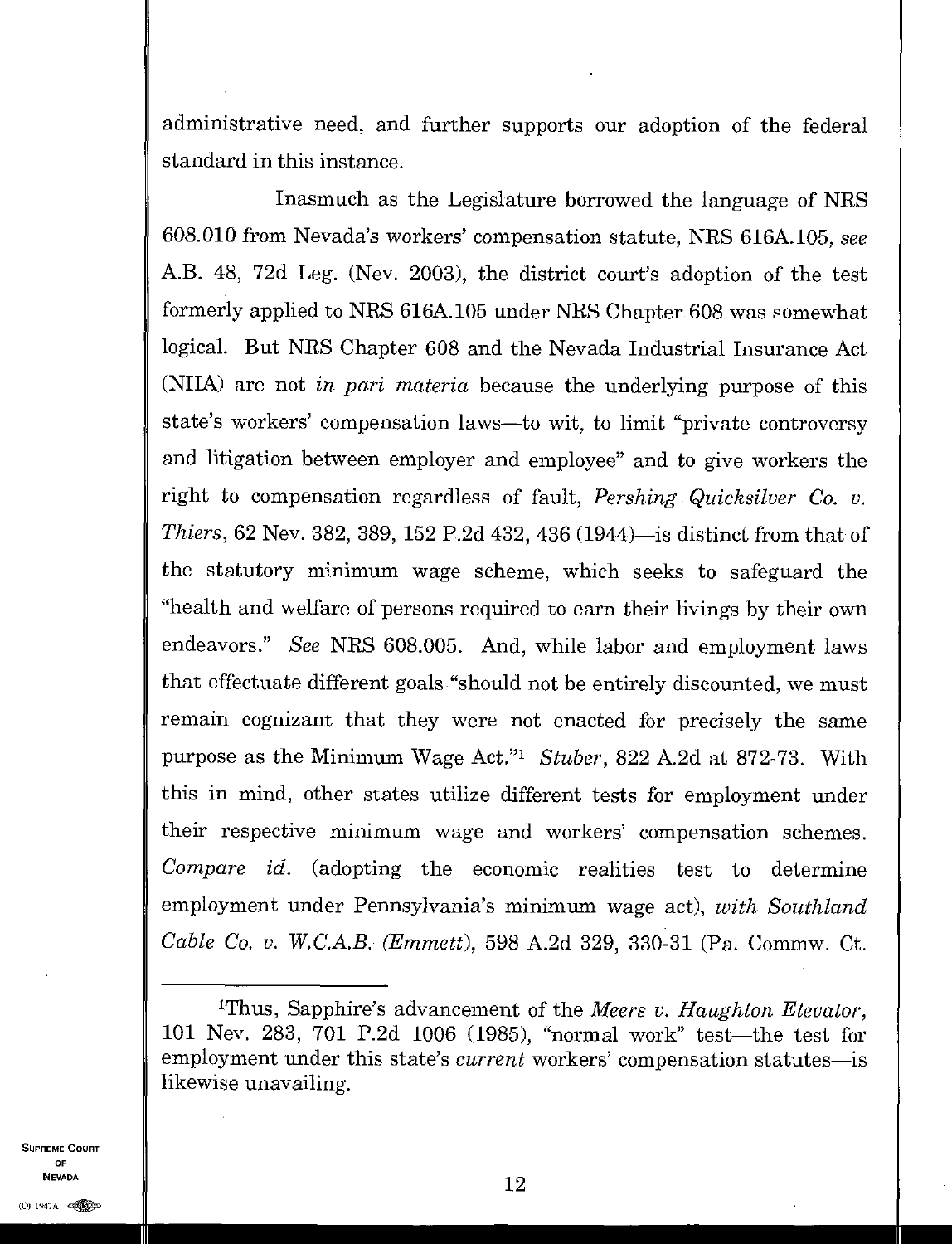1991) (adopting the common-law control test to determine employment under Pennsylvania's workers' compensation act); *also compare Campusano,* 56 A.3d at 308 (adopting the economic realities test to determine employment under Maryland's minimum wage act), *with Mackall v. Zayre Corp.,* 443 A.2d 98, 103 (Md. Ct. App. 1982) (reiterating that the control test is used to determine employment under Maryland's workers' compensation act); *also compare Cejas,* 316 P.3d at 394 (adopting the economic realities test to determine employment under Oregon's minimum wage act), *with Dep't of Consumer & Bus. Servs. v. Clements,*  246 P.3d 62, 66-67 (Or. Ct. App. 2010) (applying a control-based test to determine employment under Oregon's workers' compensation act); *also compare Anfinson,* 244 P.3d at 40-41 (adopting the economic realities test to determine employment under Washington's minimum wage act), *with DAmico v. Conguista,* 167 P.2d 157, 160 (Wash. 1946) (applying the common-law control test to determine employment under Washington's workers' compensation act).

Moreover, prior to 2003, NRS 608.010's definition of employee did not track that found in the workers' compensation statutes. *See* 2003 Nev. Stat., ch. 291, § 2, at 1518. It appears that the Legislature imported NRS 616A.105's language to the statutory minimum wage context solely because NRS 616A.105 had been read to encompass all workers regardless of immigration status, *Tarango v. State Indus. Ins. Sys.,* 117 Nev. 444, 448, 25 P.3d 175, 178 (2001), and the Legislature sought to revise the minimum wage statutes to also protect "persons unlawfully employed." *See* Hearing on A.B. 48 Before the Assembly Commerce & Labor Comm, 72d Leg. (Nev., Feb. 26, 2003). Thus, the Legislature did not have in mind any additional interpretive gloss that this court previously gave NRS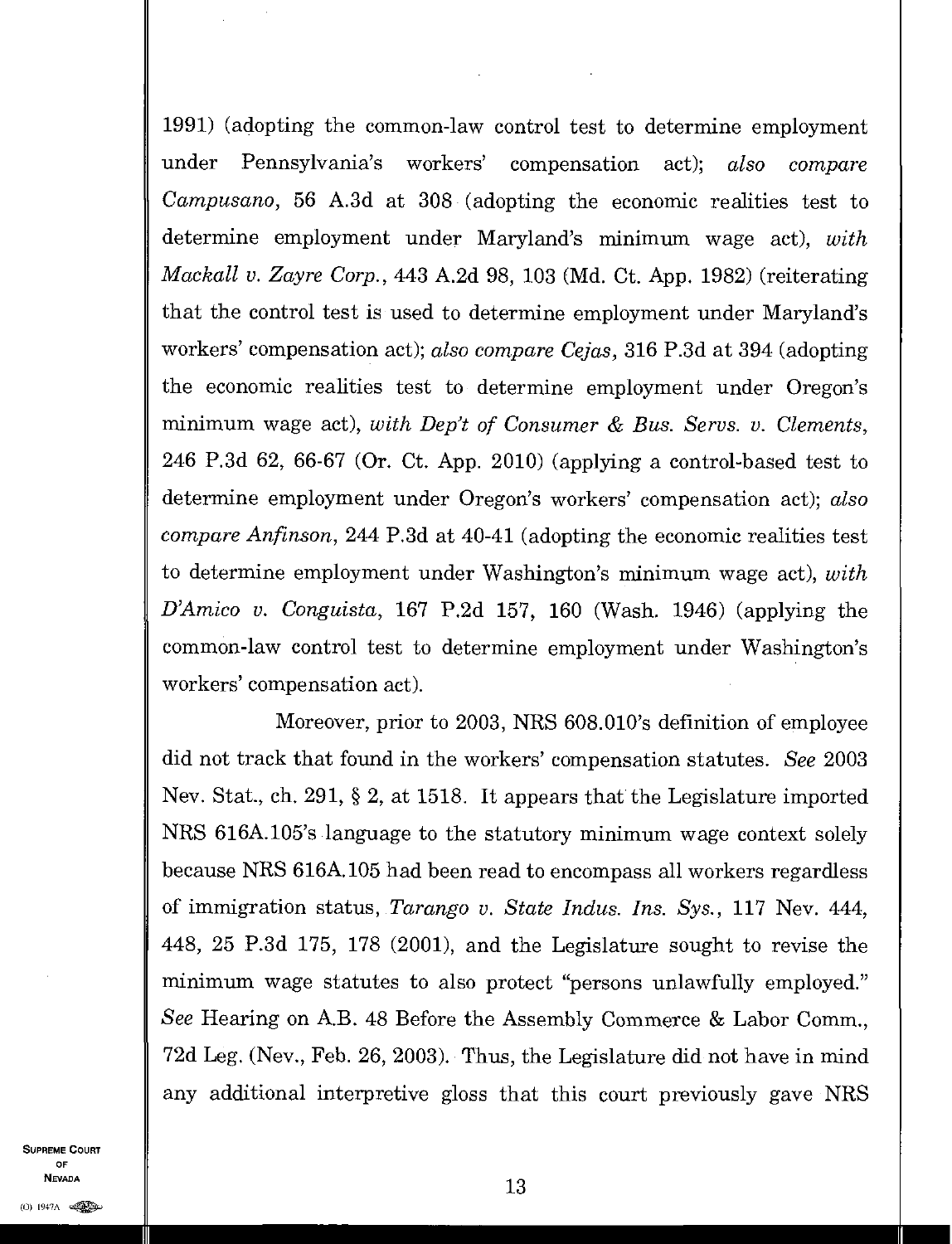616A.105 or its predecessor, NRS 616.055. So, even setting the disparate purposes of NRS Chapter 608 and NIIA aside, there is no justification for deeming this specific post-enactment amendment to control NRS 608.010's meaning, so as to construe the sections harmoniously, as this court might otherwise be inclined to do. *See* 2B Norman J. Singer & J.D. Shambie Singer, *Statutes and Statutory Construction §* 51:2 (7th ed. 2012) (noting that courts "assume that a legislature always has in mind previous statutes relating to the same subject when it enacts a new provision").

Thus, the Legislature has not clearly signaled its intent that Nevada's minimum wage scheme should deviate from the federally set course, and for the practical reasons examined above, our state's and federal minimum wage laws should be harmonious in terms of which workers qualify as employees under them. We therefore adopt the FLSA's "economic realities" test for employment in the context of Nevada's minimum wage laws.

### $\cdot$ III.

While it is not necessary to list exhaustively every factor that could be relevant in the totality of circumstances that make up a working relationship's economic reality, there are some factors which courts nearly universally consider:

> 1) the degree of the alleged employer's right to control the manner in which the work is to be performed;

> 2) the alleged employee's opportunity for profit or loss depending upon his managerial skill;

> 3) the alleged employee's investment in equipment or materials required for his task, or his employment of helpers;

> 4) whether the service rendered requires a special skill;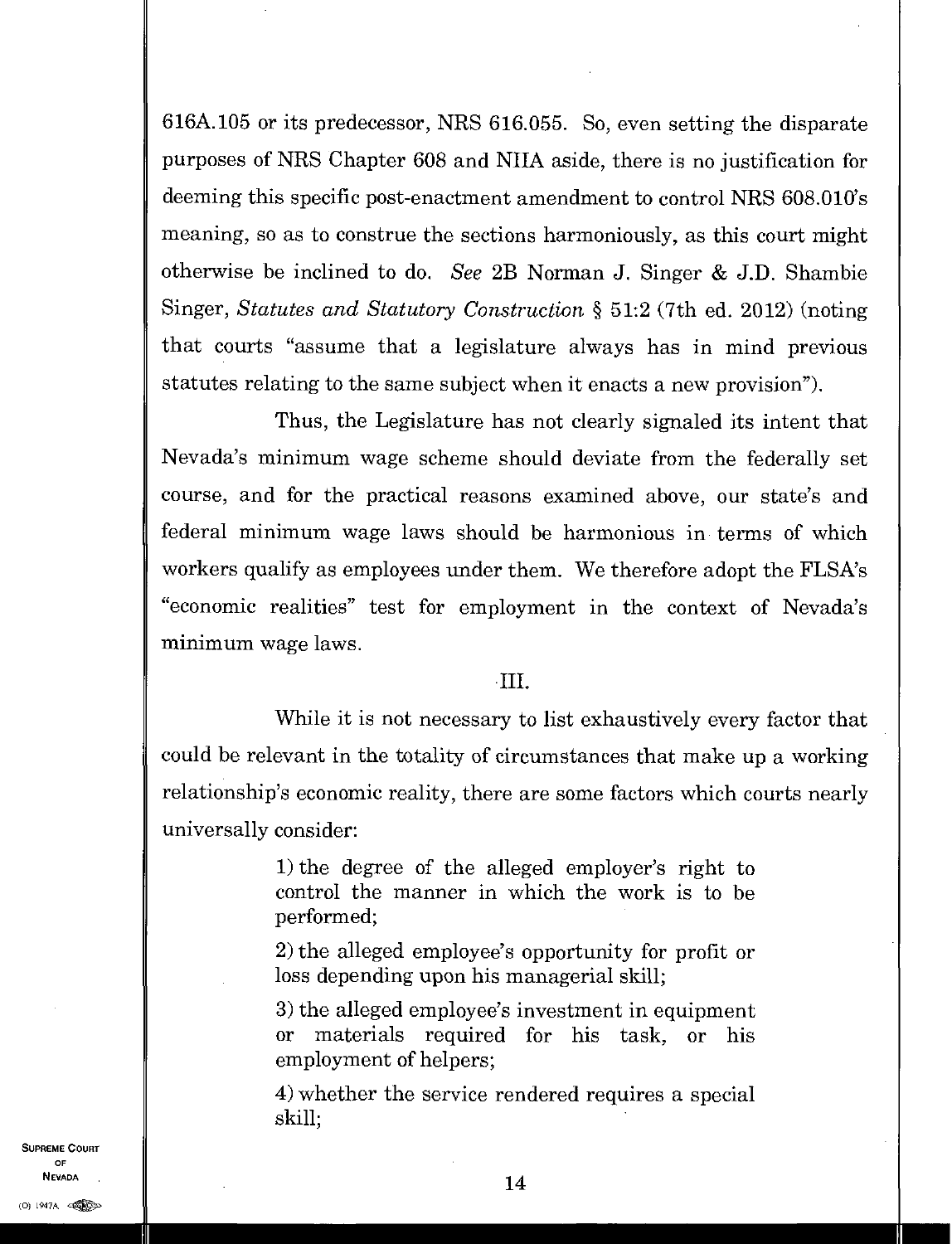5) the degree of permanence of the working relationship; and

6) whether the service rendered is an integral part of the alleged employer's business.

*Real v. Driscoll Strawberry Assocs., Inc.,* 603 F.2d 748, 754 (9th Cir. 1979); *see also* Deborah T. Landis, Annotation, *Determination of "Independent Contractor" and "Employee" Status for Purposes of § 3(e)(1) of the Fair Labor Standards Act (29 U.S.C.S. § 203(e)(1)),* 51 A.L.R. Fed. 702 § 2  $(1981)$  (collecting cases). With this in mind, we examine the district court's summary judgment regarding the performers' relationship with Sapphire de novo, *Wood v. Safeway, Inc.,* 121 Nev. 724, 729, 121 P.3d 1026, 1029 (2005), and because the material facts in this case are undisputed, we decide whether an employment relationship exists between them as a matter of law. *See Randolph v. Budget Rent-A-Car,* 97 F.3d 319, 325 (9th Cir. 1996); *cf. Schlotfeldt v. Charter Hosp. of Las Vegas,*  112 Nev. 42, 47, 910 P.2d 271, 274 (1996) (suggesting that the question of whether an agency relationship exists may be a question of law where no material facts are disputed).

As to the "control" factor considered under the totality of the circumstances, at first look, the facts may appear mixed. Sapphire did not produce a set schedule for performers, theoretically allowing them to work any day they wished for as long as they wished, provided that they met a six-hour shift minimum or received permission to depart early. Additionally, though the club set a two stage-dance minimum for performers not paying the off-stage fee, and discouraged performers from refusing to give a lap dance if a customer requested one, the decision of whether or not to stage dance ultimately lay in the discretion of the performers, as did their acceptance or rejection of a patron's invitation for

SUPREME COURT OF **Nevada**<br>(0) 1947A  $\bullet$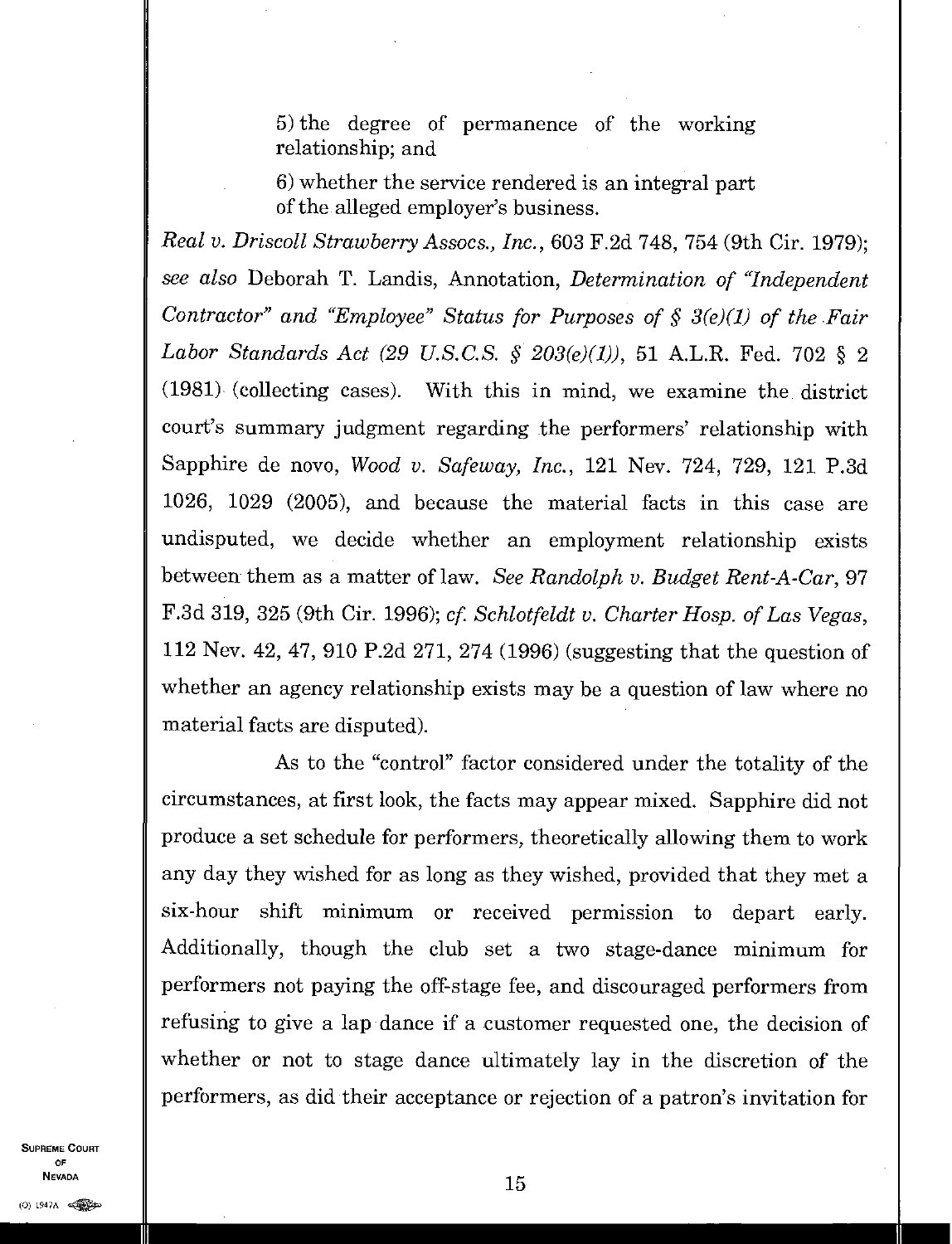a private dance. And, while Sapphire required performers to accept "dance dollars"—from which the club took a cut—whether or not they preferred to, performers were also permitted to accept cash, to which the club laid no claim.

But this court is mindful that Sapphire's supposed lack of control may actually reflect "a framework of false autonomy" that gives performers "a coercive 'choice' between accruing debt to the club or redrawing personal boundaries of consent and bodily integrity." Sheerine Alemzadeh, *Baring Inequality: Revisiting the Legalization Debate Through the Lens of Strippers' Rights,* 19 Mich. J. Gender &L. 339, 347 (2013). Put differently, Sapphire emphasizes that performers may "choose [] not to dance on stage at Sapphire" so long as they also "choose to pay an optional 'off-stage fee," and similarly that a performer may "choose [ ] not to dance for a patron she knows will pay with dance dollars, she may make that choice," though the performer may not ask that patron to pay in cash, and in making either choice the performers also risk taking a net loss for their shift. But by forcing them to make such "choices," Sapphire is actually able to "heavily monitor [the performers], including dictating their appearance, interactions with customers, work schedules and minute to minute movements when working," while ostensibly ceding control to them. *Id.* at 342 n.12. This reality undermines Sapphire's characterization of the "choices" it offers performers and the freedom it suggests that these choices allow them; the performers are, for all practical purposes, "not on a pedestal, but in a cage." *Frontiero v. Richardson,* 411 U.S. 677, 684 (1973).

Added to this is the weight of other economic realities factors. *See Real,* 603 F.2d at 754. First, given that the performers risked little

SUPREME COURT OF

 $\blacksquare$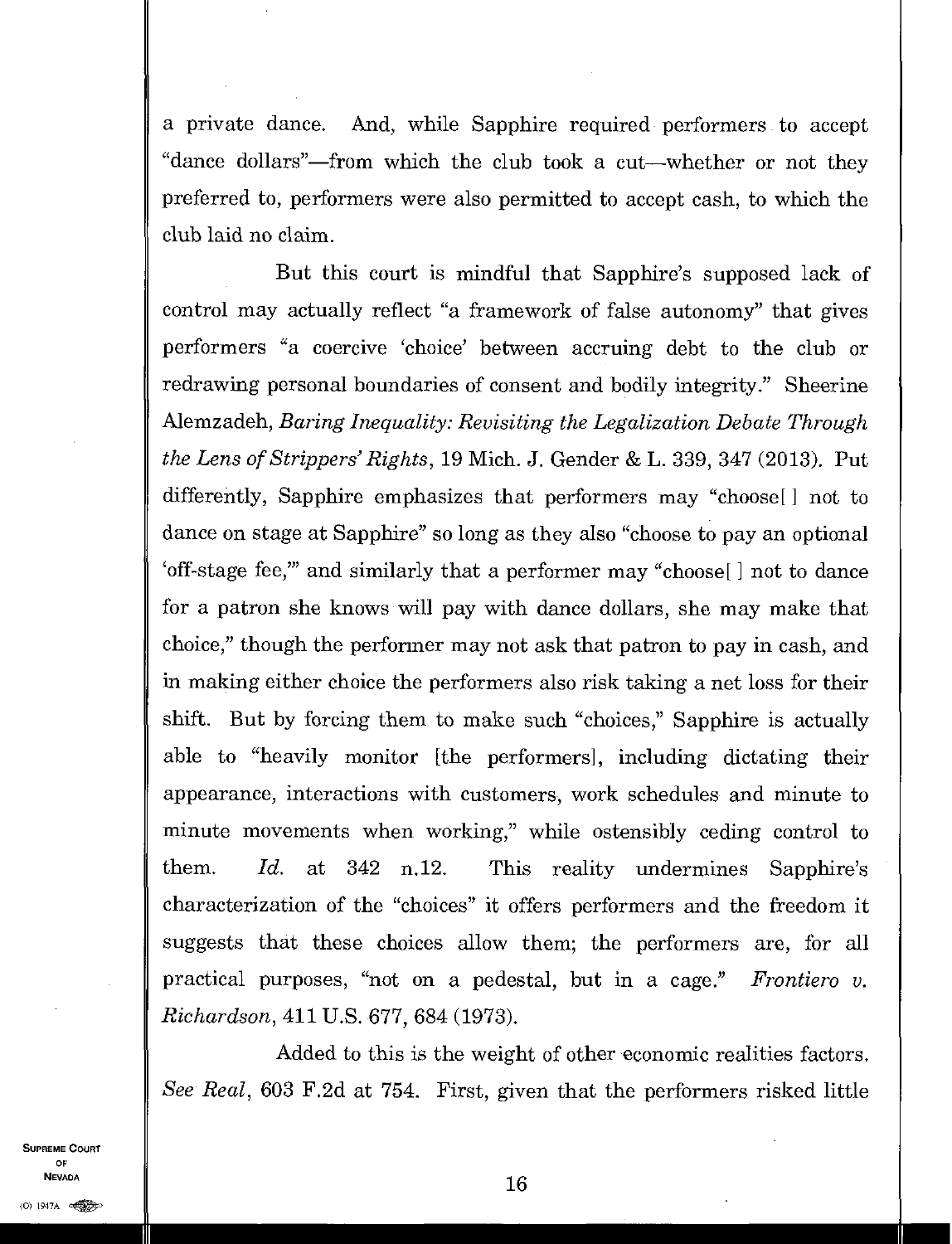more than their daily house fees, personal grooming expenditures, costume costs, and time, and that the one who "takes the risks . . . reaps the returns," their opportunity for profit was limited accordingly. *See Harrell v. Diamond A Entm't, Inc.,* 992 F. Supp. 1343, 1351-52 (M.D. Fla. 1997). That a performer might increase her profits through "hustling," that is using her interpersonal skills to solicit larger tips, is not dispositive—"[a]s is the case with the zealous waiter at a fancy, four star restaurant, a dancer's stake, her take and the control she exercises over each of these are limited by the bounds of good service . . . ." *Id.* at 1352; *see also Clincy v. Galardi S. Enters., Inc.,* 808 F. Supp. 2d 1326, 1345-46 (N.D. Ga. 2011).

With regard to the relative investment of the parties, we note that Sapphire provides all the risk capital, funds advertising, and covers facility expenses. The performers' financial contributions are limited to those noted above—their costume and appearance-related expenses and house fees. Thus, the performers are "far more closely akin to wage earners toiling for a living, than to independent entrepreneurs seeking a return on their risky capital investments," *Reich v. Circle C. Invs., Inc.,*  998 F.2d 324, 328 (5th Cir. 1993) (internal quotation omitted); *see also Hart v. Rick's Cabaret Intl, Inc.,* 967 F. Supp. 2d 901, 920 (S.D.N.Y. 2013); *Clincy,* 808 F. Supp. 2d at 1347; *Harrell,* 992 F. Supp. at 1350; *Reich v. Priba Corp.,* 890 F. Supp. 586, 593 (N.D. Tex. 1995); *Jeffcoat v. State, Dep't of Labor,* 732 P.2d 1073, 1077 (Alaska 1987), and this factor also weighs in the performers' favor.

All work requires some skill, so in the economic realities context, courts look specifically for workers' "special" skills; namely, whether their work requires the initiative demonstrated by one in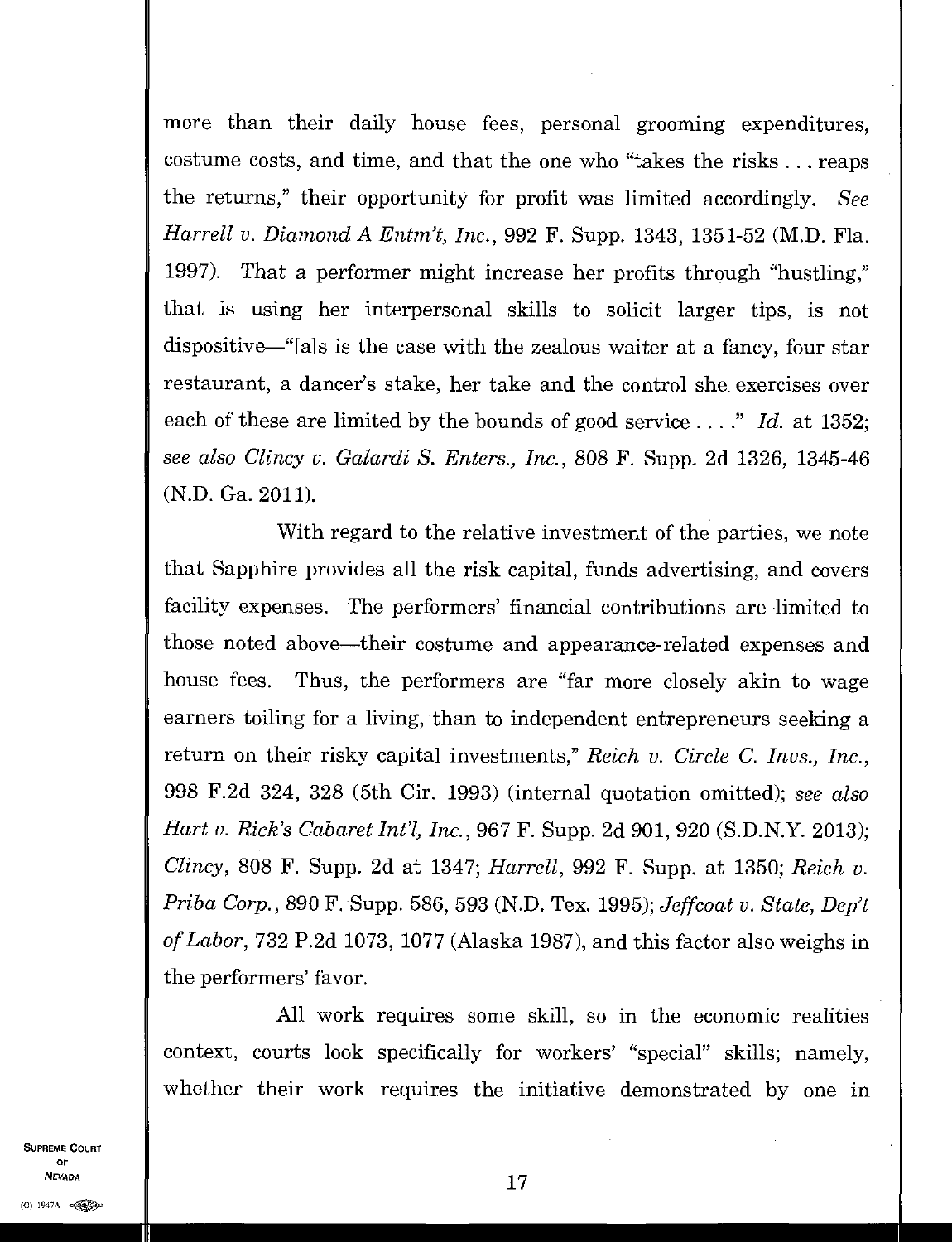business for himself or herself. *See Circle C.,* 998 F.2d at 328. Sapphire suggests that the performers' ability to "hustle" clients is one such skill. But inasmuch as Sapphire does not appear to have interviewed the performers for any indication of their hustling prowess, it is not apparent that their work actually requires such initiative. In any case, though it may well be that a good "hustle" is a considerable boon in the field, "the ability to develop and maintain rapport with customers is not the type of 'initiative' contemplated by this factor." *Id.* 

According to Sapphire, "[d]ancers are itinerant *because* they have the freedom to ply their dancing trade at a multitude of gentlemen's clubs," and so the factor looking to the permanency of the relationship should weigh in its favor. True, Sapphire allowed the performers to work at other venues, and different performers testified that they continued schooling or other employment during their tenure at Sapphire. But, that the performers "were free to work at other clubs or in other lines of work...do [es] not distinguish them from countless workers in other areas of endeavor who are undeniably employees ... for example, waiters, ushers, and bartenders." *Rick's Cabaret,* 967 F. Supp. 2d at 921. The ultimate inquiry is the nature of the performers' dependence on the club, and "[elven if the freedom to work for multiple employers may provide something of a safety net, unless a worker possesses specialized and widely-demanded skills, that freedom is hardly the same as true economic independence." *McLaughlin v. Seafood, Inc.,* 861 F.2d 450, 452-53 (5th Cir. 1988), *modified on other grounds,* 867 F.2d 875 (5th Cir. 1989). Thus, though the temporary nature of the relationship at issue weighs against it being that of employer/employee, this factor carries little persuasive value in the context of topless dancers and the clubs at which they perform, and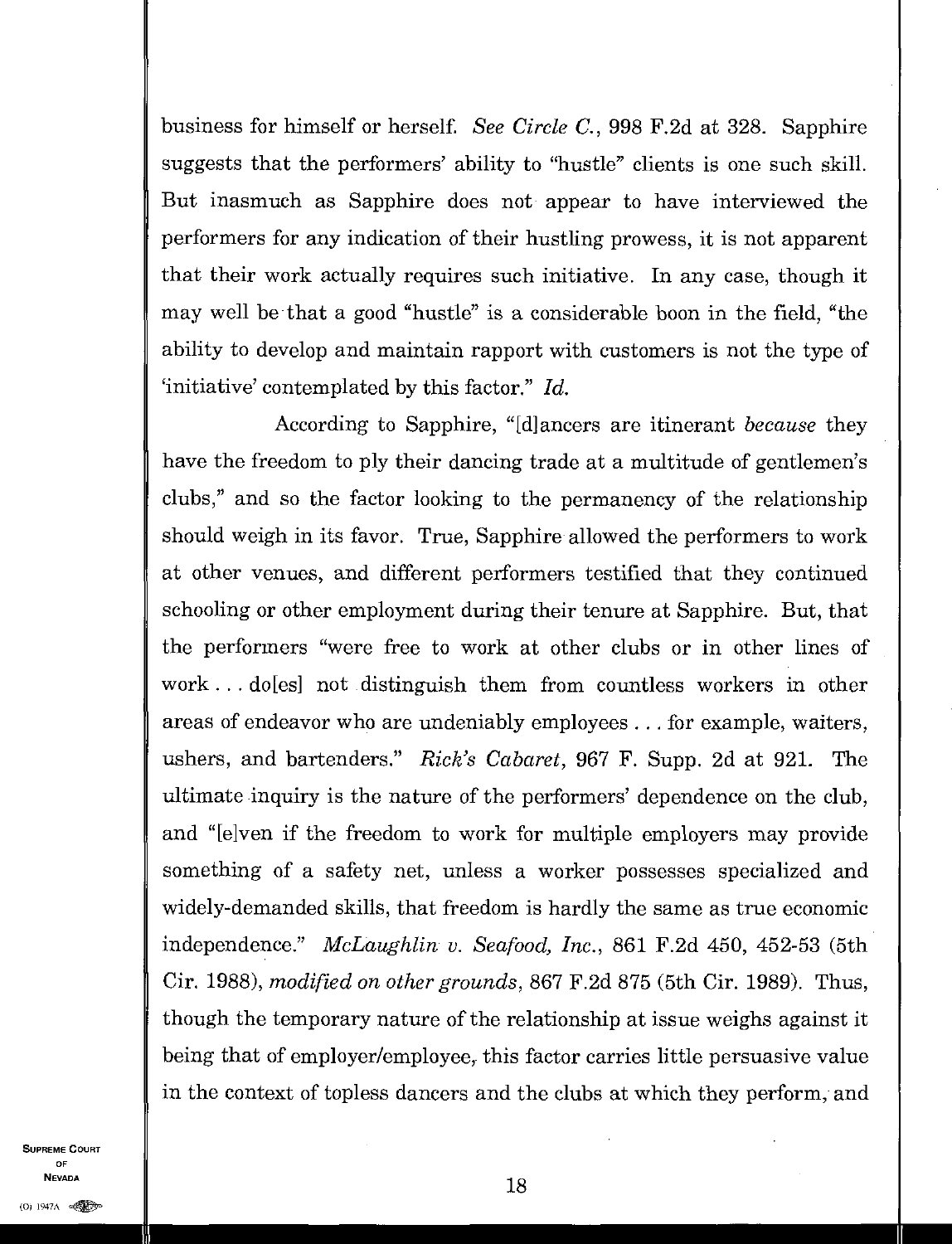cannot alone tilt the scales in Sapphire's favor. *See Priba Corp.,* 890 F. Supp. at 593-94.

Sapphire contends that "[e]xotic dancing is customarily performed by independent contractors, and therefore, is not an integral part of Sapphire's business." Quoting *Meers v. Haughton Elevator, 101 Nev. .* 283, 286, 701 P.2d 1006, 1007 (1985), Sapphire argues that "the test is not one of whether the subcontractor's activity is useful, necessary, or even absolutely indispensable to the statutory employer's business [,]  $\ldots$  [t] he test... is whether that indispensable activity is, in that business, normally carried on through employees rather than independent contractors." Even assuming it is true that "exotic dancing" is typically performed by independent contractors—a tenuous proposition given that most foreign precedent demonstrates it is performed by *employees, see, e.g., Circle C.,* 998 F.2d at 330 (holding that exotic dancers were employees not independent contractors); *Rick's Cabaret,* 967 F. Supp. 2d at 925-26 (accord); *Clincy,* 808 F. Supp. 2d at 1350 (accord); *Thompson v. Linda &* A., 779 F. Supp. 2d 139, 151 (D.D.C. 2011) (accord); *Harrell,*  992 F. Supp. at 1354 (accord); *Priba Corp.,* 890 F. Supp. at 594 (accord); *Jeffcoat,* 732 P.2d at 1078 (accord)—Sapphire cites no authority supporting the application of the *Meers* "normal work" test to this factor in the economic realities context. And to do so simply makes no sense; if we are examining whether work is "integral" to an employer's business, the test *must be* whether it is "useful, necessary, or even absolutely indispensable" to the business. *See Merriam-Webster's Collegiate Dictionary* 650 (11th ed. 2007) (defining "integral" as "essential to completeness"). Given that Sapphire bills itself as the "World's Largest Strip Club," and not, say, a sports bar or night club, we are confident that

SUPREME COURT OF NEVADA  $\parallel$  19 **NEVADA**<br>(0) 1947A  $\bigoplus_{\infty}$